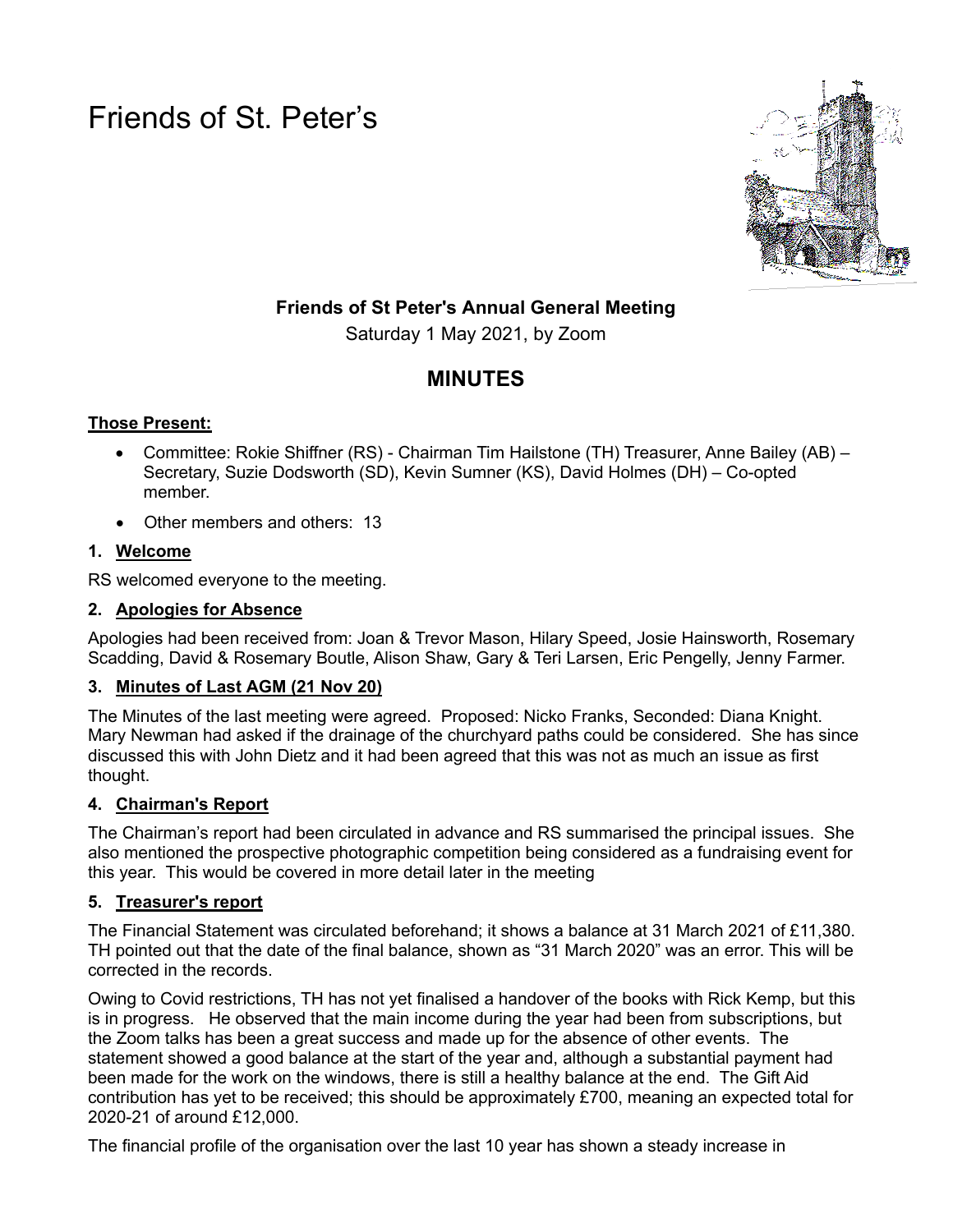subscriptions (apart from one year of lower receipts); receipts from events and donations are very variable depending on circumstances. The only outgoings, apart from payments for projects, are direct costs of organising events. The amount paid for administration is negligible.

Adoption of the accounts was proposed by Rick Kemp, seconded by Mary Newman and approved unanimously.

#### **6. Trustees Nominations/ Election**

The situation regarding the Trustees/Committee members had been circulated prior to the meeting. RS explained that AB did not wish to stand for re-election at this AGM, but that DH had been co-opted onto the committee and had volunteered to take over as Secretary. He was proposed by Sue Tweed, seconded by Kevin Sumner and duly elected. The other Trustees were re-elected en bloc, proposed by Sue Tweed, seconded by Rick Kemp.

#### **7. Projects**

RS talked through her report on projects which has been circulated beforehand. In particular she explained the following:

- Replacement of roof tiles was now complete, and the scaffolding has been removed. No report has yet been received about the state of the roof generally, but it is possible this might not be as bad as first thought.
- The guttering was in a bad state of repair, and had been for some time. RS commented that this was not a very exciting project, but could be quite expensive.
- The project to add value to the church as a venue of benefit to the village was still under active consideration, but planning had been curtailed by Covid restrictions. The objectives being considered would be to upgrade the WC to provide disabled facilities, to re-arrange the kitchen and to partition the interior of the church to provide a more suitable space for smaller gatherings, whilst improving the efficiency of the heating and reducing costs.
- Much interest had been expressed in the idea of "re-wilding" parts of the churchyard, in common with other parishes in the South Hams and elsewhere. RS thanked those who had contributed links to further information, especially Graham Fice and John Belli. It is likely that SHDC and Stoke Fleming Parish Council will form a working group to progress these ideas, and the PCC and FOSP are interested in taking part. In answer to various comments submitted before the meeting, it is well understood that any plans need to include the costs of maintaining the churchyard in a tidy and accessible state.

RS went on to speak about the issue of the flagpole, which is in a bad state of repair and deemed unsafe to be used on a regular basis, especially in strong winds. AB stated that there are about 12 occasions per year suitable for flying a flag on church buildings, but this had not been done recently because of the safety issue. Exceptionally, the Union Flag had been flown at half-mast (in light winds) following the death of HRH Prince Philip, and this had been appreciated. A quote of £4,000 + VAT was received 2 years ago, but further research on alternatives and comparative quotes should be undertaken. TH commented that this should be well within FOSP's means. Sue Tweed proposed that this idea should be pursued; a vote was taken and the motion carried.

#### **8. Fundraising**

DH outlined plans to hold a photographic competition as the next fundraising event for the autumn of 2021. This would be open to everyone in the Parish and would be limited to mobile phone cameras, with just three classes: "Close Up", "View" and "Quirky", which could be taken anywhere across the Parish not just the village. If feasible, it was proposed to open the voting to everyone within the Parish, perhaps with a professional photographer being the final arbiter, and prizes, still to be finalised, might include enlarged and framed copies of the winning pictures. It was agreed that visitors to the area would be welcome to submit entries. A charge of £5 for up to 5 entries is planned.

Selected photos could be used to produce a small desk calendar for sale, which would be on an "order